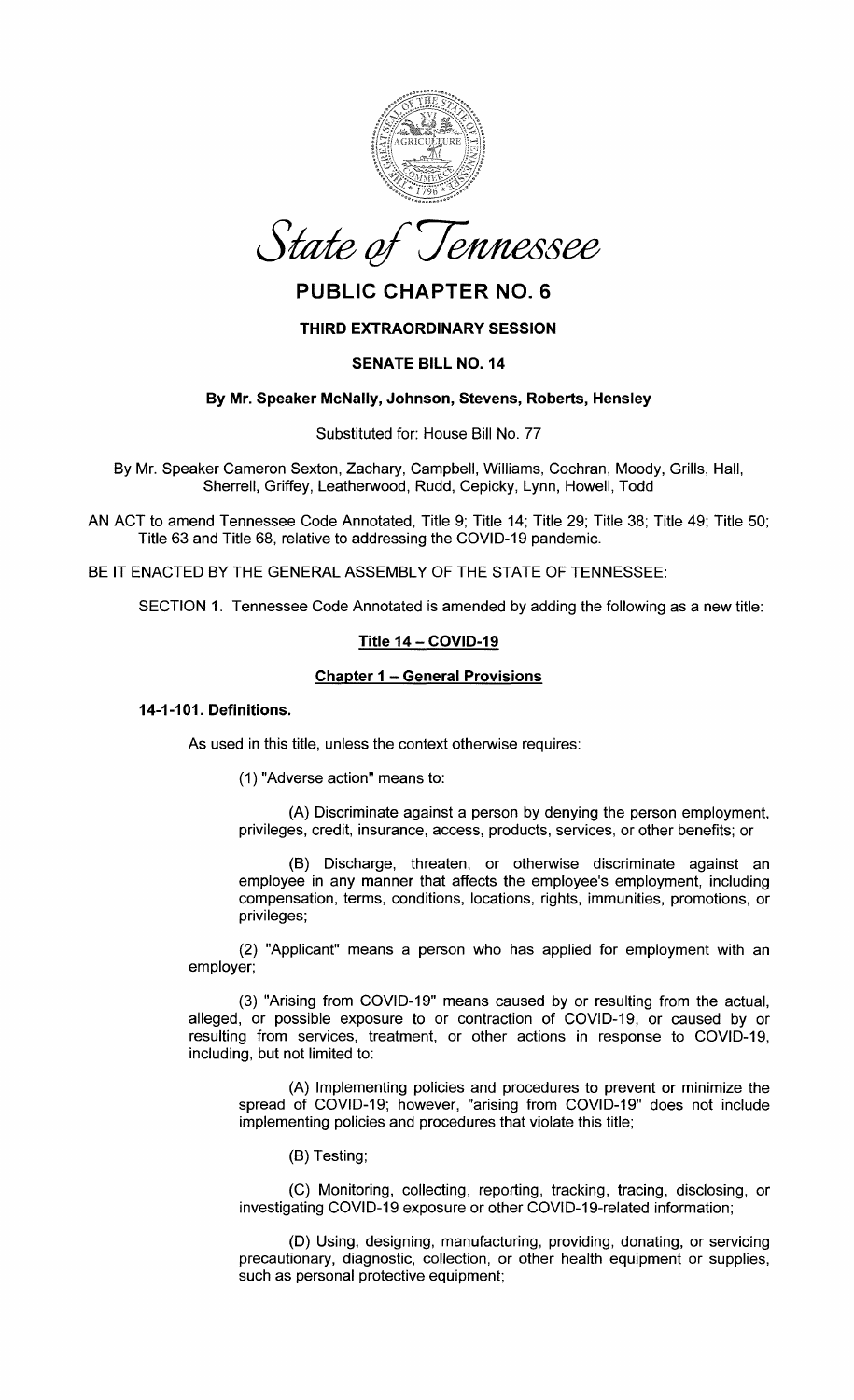(E) Closing or partially closing to prevent or minimize the spread of COVID-19;

(F) Delaying or modifying the schedule or performance of any medical procedure; or

(G) Providing services or products in response to government appeal or repurposing operations to address an urgent need for personal protective equipment, sanitation products, or other products necessary to protect the public;

(4) "COVID-19" means the novel coronavirus, SARS-CoV-2, and coronavirus disease 2019, commonly referred to as COVID-19, including any variant of SARS-CoV-2 or COVID-19;

(5) "COVID-19 vaccine" means a substance used to stimulate the production of antibodies and provide protection against COVID-19, prepared from the causative agent of COVID-19, its products, or a synthetic substitute, and treated to act as an antigen without inducing a COVID-19 infection;

(6) "Employer" means a person, private business, or governmental entity employing one (1) or more persons within this state;

(7) "Face covering" means a protective covering designed to be worn over the nose and mouth to reduce the spread of COVID-19, but "face covering" does not include an industry required mask;

(8) "Governmental entity":

(A) Means a state department, agency, or political subdivision, including a city, town, municipality, metropolitan government, county, utility district, public building authority, housing authority, emergency district, public building authority, housing authority, emergency communications district, county board of health, a development district created and existing pursuant to the laws of this state, or an instrumentality of government created by one (1) or more local governmental entities;

(B) Does not include a school or LEA, as defined in§ 49-1-103;

(C) Does not include an airport authority;

(D) Does not include a Medicare or Medicaid certified provider, but only to the extent such provider is subject to a valid and enforceable Medicare or Medicaid condition of participation that imposes a requirement contrary to this title, except a person in a position covered by the definition of emergency medical services personnel in§ 68-140-302;

(E) Does not include an entity operating on property owned, managed, or secured by the federal government, but only to the extent such entity is subject to a valid and enforceable federal requirement contrary to this title;

(F) Does not include a healthcare provider enrolled in Medicare or Medicaid that is subject to fines or penalties for nonadherence to federal rules and regulations, but only to the extent such provider is subject to a valid and enforceable Medicare or Medicaid condition of participation that imposes a requirement contrary to this title; and

(G) Does not include an assisted-care living facility, a home for the aged, a nursing home, or a residential hospice, as those terms are defined in § 68-11-201;

(9) "Healthcare provider" means a healthcare practitioner, person, or facility licensed, authorized, certified, registered, or regulated under title 33, title 63, title 68, federal law or order, or an executive order of the governor, including but not limited to any employees, agents, or contractors of such a practitioner, person, or facility, and residents, interns, students, fellows, or volunteers of an accredited school or of such school's affiliated teaching or training hospitals or programs in this state;

(10) "Industry required mask" means a face covering, protective cover, or prophylactic device designed to be worn over the nose and mouth for a particular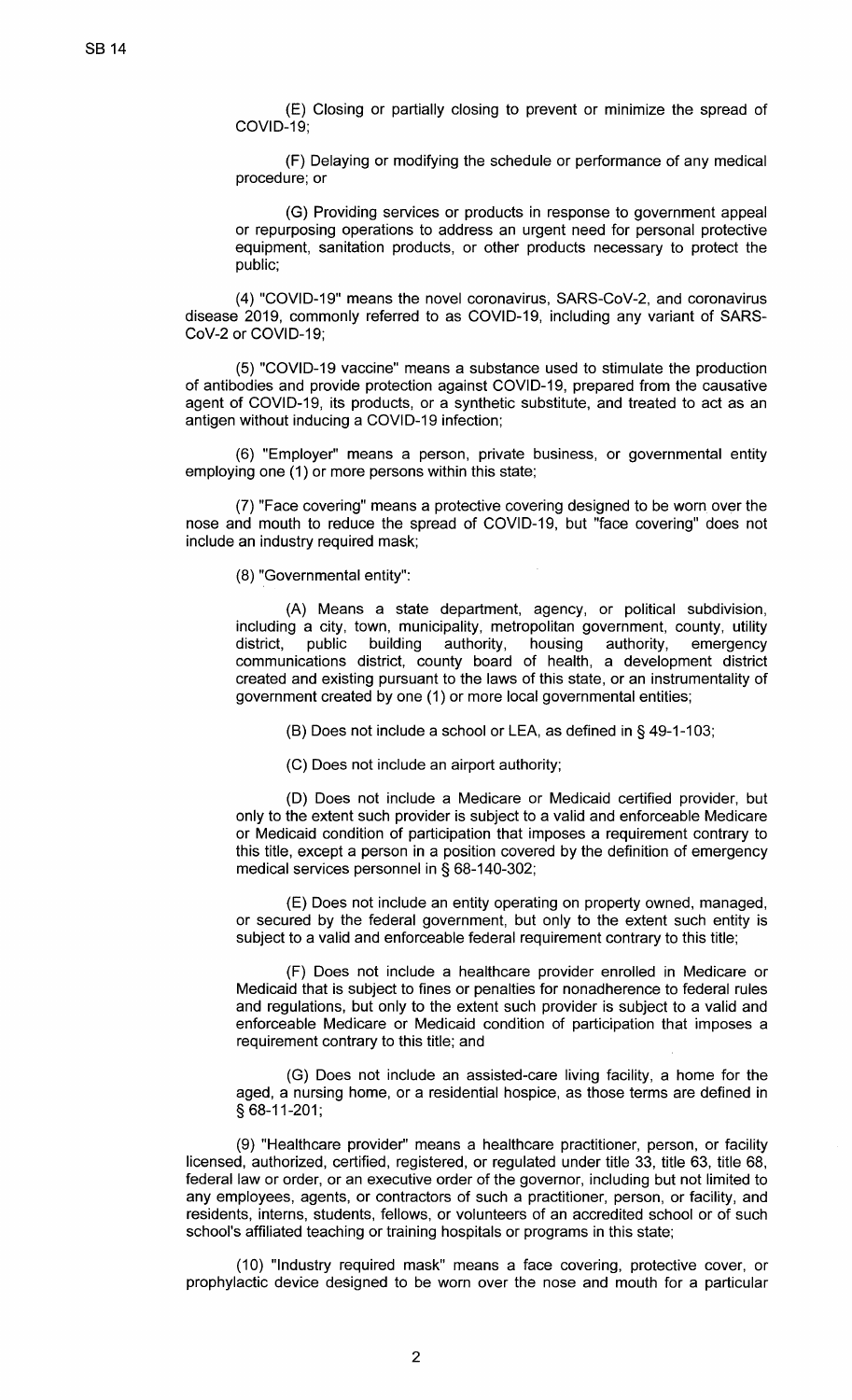industry that may prevent the spread of COVID-19, but that would be used in the particular industry regardless of the risk of exposure to COVID-19;

(11) "Legal guardian" means a person or entity that has the legal authority to provide for the care, supervision, or control of a minor as established by law or court order;

(12) "Minor":

(A) Means a person who has not attained eighteen (18) years of age;

(B) Does not include a person who has been emancipated pursuant to title 29, chapter 31; and

(C) Does not include a person who is seventeen (17) years of age and is enlisted in the military;

(13) "Monoclonal antibodies" means bamlanivimab plus etesevimab, casirivimab plus imdevimab, sotrovimab, or any other anti-COVID-19 monoclonal antibody products that target the spike protein of COVID-19 and are approved or authorized by the federal food and drug administration for use as a treatment or prophylaxis for a COVID-19 infection;

(14) "Person" means an individual;

(15) "Private business" means a person, sole proprietorship, corporation, limited liability company, partnership, trust, association, nonprofit organization described in § 501(c) of the Internal Revenue Code that is exempt from federal income taxation under § 501(a) of the Internal Revenue Code (26 U.S.C. § 501(a)), or any other legal or non-governmental entity whether formed as a for-profit or not-forprofit entity engaged in business or commerce in this state, but does not include:

(A) A school;

(B) A Medicare or Medicaid certified provider, but only to the extent such provider is subject to a valid and enforceable Medicare or Medicaid condition of participation that imposes a requirement contrary to this title, except a person in a position covered by the definition of emergency medical services personnel in § 68-140-302;

(C) A healthcare provider enrolled in Medicare or Medicaid that is subject to fines or penalties for nonadherence to federal rules and regulations, but only to the extent such provider is subject to a valid and enforceable Medicare or Medicaid condition of participation that imposes a requirement contrary to this title; or

(D) An assisted-care living facility, a home for the aged, a nursing home, or a residential hospice, as those terms are defined in§ 68-11-201;

(16) "Proof of vaccination" means physical documentation or digital storage of a person's receipt of a COVID-19 vaccine;

(17) "Quarantine" means:

(A) The limitation or restriction of a person's freedom of movement or isolation of a person, or preventing or restricting access to premises upon which the person or the cause or source of COVID-19 may be found, for a period of time to prevent the spread of COVID-19; and

(B) Limiting or restricting the operation of a private business to prevent the spread of COVID-19;

(18) "School" means:

(A) A public elementary or secondary school operated by a local education agency or by the state with public funds, including a charter school;

(B) A publicly-operated child care agency, as defined in § 71-3-501; child care program, as defined in § 49-1-1102; preschool; or nursery school; and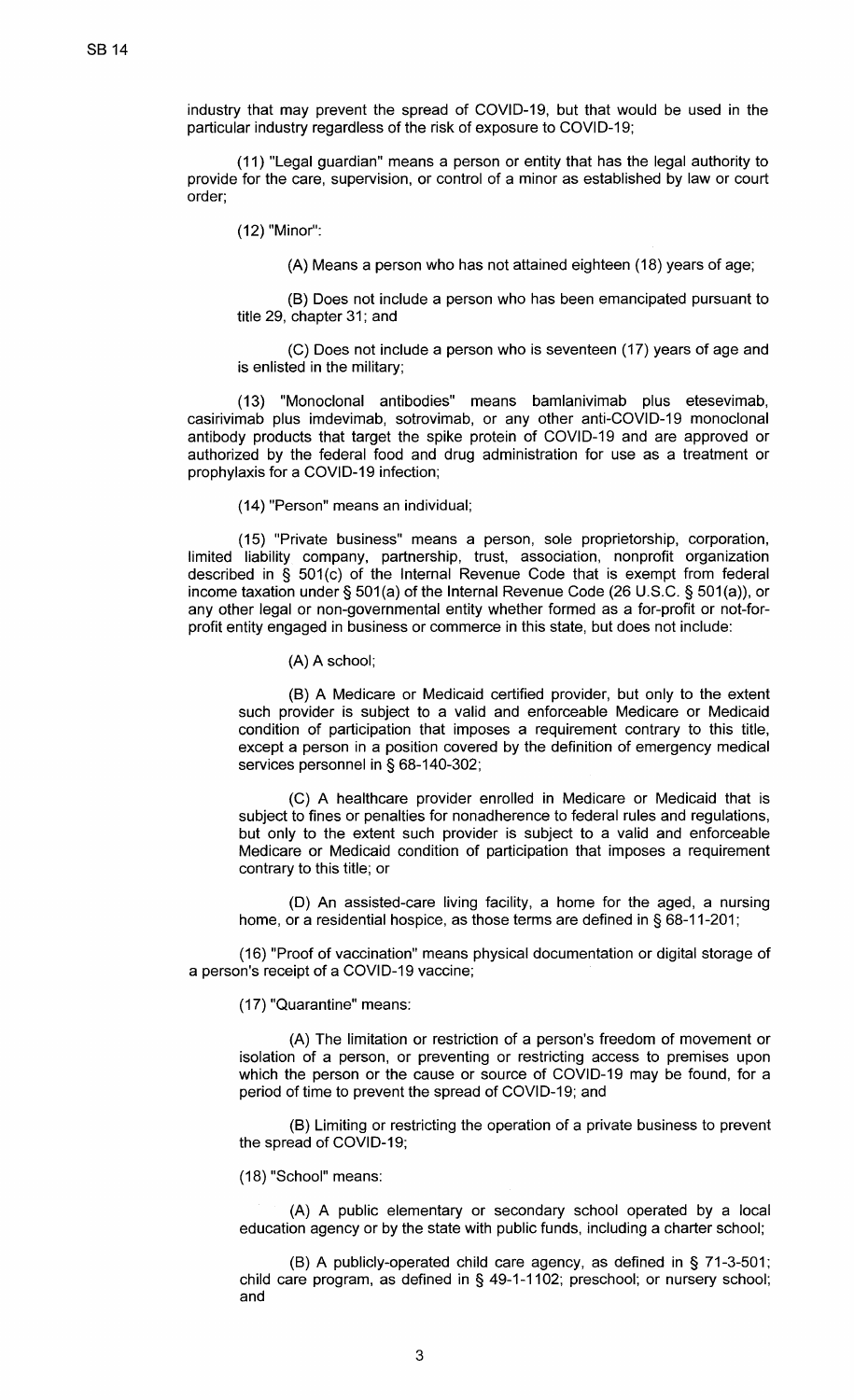(C) A public postsecondary educational institution;

(19) "School property" means all real property, improvements to real property, and facilities used for school purposes; and

(20) "Severe conditions" means:

(A) The governor has declared a state of emergency for COVID-19 pursuant to § 58-2-107; and

(B) A county has an average rolling fourteen-day COVID-19 infection rate of at least one thousand (1,000) new known infections for every one hundred thousand (100,000) residents of the county based on the most recent data published by the department of health. For purposes of this subdivision (20)(8), the number of new cases per one hundred thousand (100,000) persons within the last fourteen (14) days is calculated by adding the number of new cases in the county in the last fourteen (14) days divided by the population in the county by one hundred thousand (100,000).

### **14-1-102. Findings.**

The general assembly finds that:

(1) Setting forth the rights of people in the context of COVID-19 restrictions in a statute assists the citizens of this state in the enforcement and protection of their rights and creates a safe harbor for those desiring to avoid litigation;

(2) Tennessee, as a great southern state within our federal system of government, is free to enact laws to protect the health and safety of its citizens under the police powers inherent to all states of a federal system of government;

(3) The United States Constitution does not prohibit the states from regulating health and medical practices, nor does it require any person to consent to any form of medical treatment, directly or indirectly, in relation to COVID-19;

(4) The right at common law to personal security and the liberty to be free from an unwanted touching of one's limbs and body was retained by the people of this state, and that right includes rights and duties with respect to medical treatment administered by other persons, such as through COVID-19 vaccinations;

(5) Informed consent between patients and healthcare practitioners protects the rights at common law of persons and all such consent must be voluntary and not given under duress, coercion, misrepresentation, or fraud; and

(6) Consistent with our constitutionally recognized and inalienable right of liberty, every person within this state is and must remain free to choose or to decline to be vaccinated against COVID-19 without penalty or threat of penalty.

### **14-1-103. Broad construction to safeguard liberty.**

The purpose of this title is to safeguard the constitutional rights and liberty interests of persons during the COVID-19 pandemic. This title must be construed broadly to effectuate the purpose described in this section.

### **14-1-104. Construction with other laws.**

(a) Notwithstanding any other law to the contrary, a governmental entity or public official shall not suspend any provision of this title, regardless of whether there is a state of emergency. This subsection (a) does not prohibit the governor from suspending a provision of this title pursuant to title 58, chapter 2, if the governor has declared a state of emergency.

(b) This title is in addition and supplemental to all other provisions of state law; wherever the application of this title conflicts with the application of other provisions of state law, this title prevails.

## **Chapter 2 - Uniform Standards**

### **14-2-101. COVID-19 vaccine mandates by governmental entities.**

A governmental entity, school, or local education agency shall not mandate that a: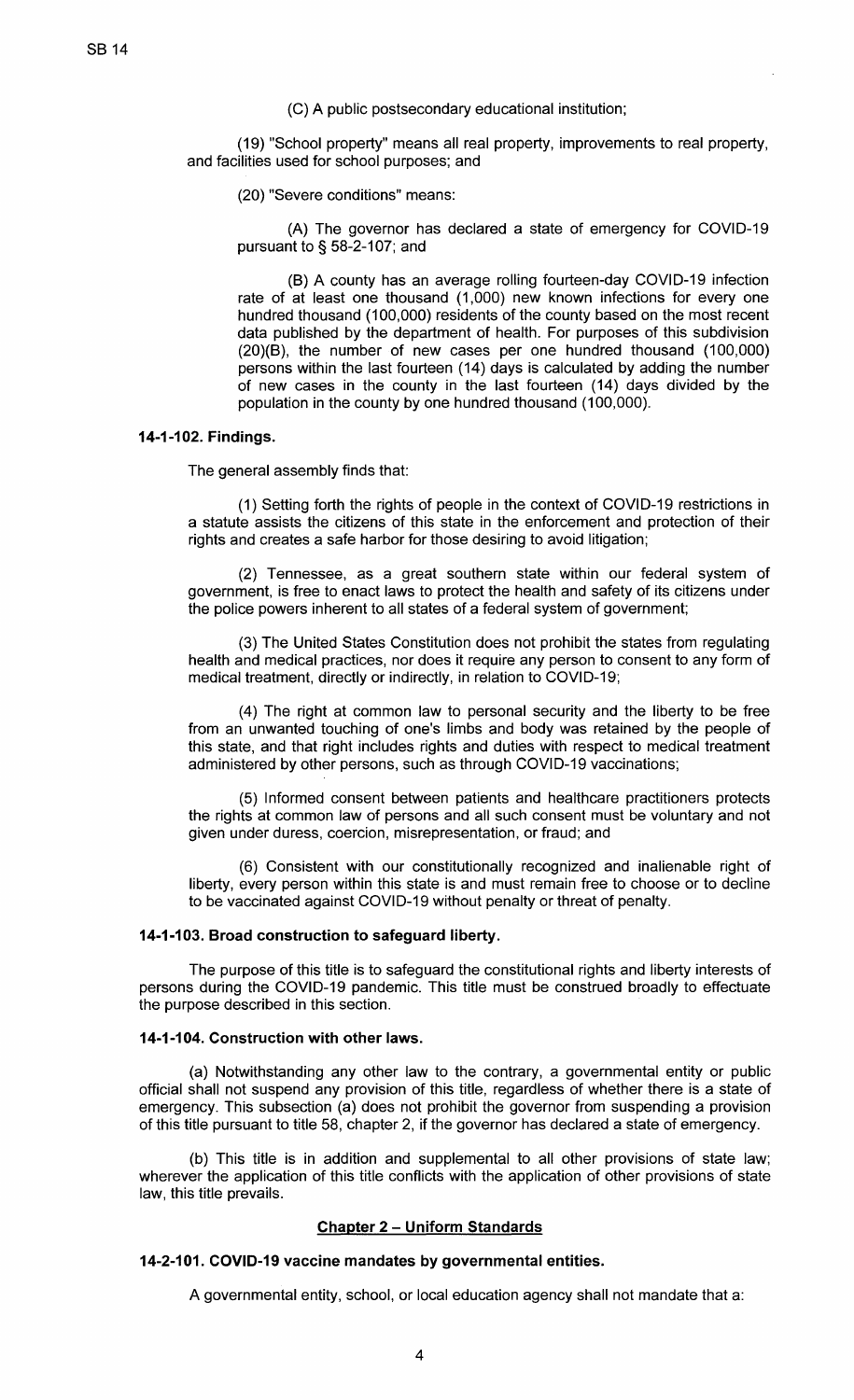### (1) Person receive a COVID-19 vaccine; or

(2) Private business or school require proof of vaccination as a condition to access the private business's or school's premises or facilities or to receive the benefits of the private business's or school's products or services.

## **14-2-102. COVID-19 vaccine status.**

(a) A private business, governmental entity, school, or local education agency shall not compel or otherwise take an adverse action against a person to compel the person to provide proof of vaccination if the person objects to receiving a COVID-19 vaccine for any reason.

(b) Allowing a person to voluntarily provide proof of vaccination or proof of COVID-19 antibodies instead of a negative COVID-19 test in order to gain admission to a place of entertainment, as defined in§ 47-25-512 is not a violation of this subsection (a).

(c) Notwithstanding subsection (a), a person is not prohibited from requiring another person to provide proof of vaccination as a condition to entering that person's personal residence for purposes of providing products or services.

# **14-2-103. Face coverings generally.**

(a) Notwithstanding any law to the contrary and except as otherwise provided in subsection (c) and (e):

(1) A governmental entity shall not require a person to wear a face covering as a condition to access the governmental entity's premises or facilities, or to receive the benefits of the governmental entity's products or services, unless severe conditions exist and the requirement is in effect for no more than fourteen (14) days; and

(2) An employer that is a governmental entity shall not require an employee to wear a face covering as a term or condition of employment, or take an adverse action against an employee for failing to wear a face covering, unless severe conditions exist at the time the requirement is adopted and the requirement is in effect for not more than fourteen (14) days.

(b) A governmental entity may renew its face covering requirement for additional fourteen-day periods if severe conditions continue to exist each time the face covering requirement is renewed. If, at the end of a fourteen-day period, severe conditions no longer exist, then the governmental entity shall not renew its face covering requirement or otherwise require a person to wear a face covering as a condition to access its premises or facilities; to receive the benefits of its products or services; or as a term or condition of employment.

(c) Notwithstanding subsection (a), a governmental entity shall not require a person to wear a face covering if the person provides documentation from the person's healthcare provider that wearing a face covering is contraindicated for the person, or if the person objects to wearing a face covering because of the person's sincerely held religious belief.

(d) This section does not authorize a person to access the premises or facilities of a governmental entity, or to receive the benefits of a governmental entity's products or services, if the person is otherwise prohibited from accessing its premises or facilities, or from receiving the benefits of its products or services.

(e) This section does not apply to state or local correctional facilities housing inmates in a congregate living arrangement.

### **14-2-104. Face coverings for schools.**

(a) Notwithstanding title 49 or any other law to the contrary and except as otherwise provided in subsection (c), a school or a governing body of a school shall not require a person to wear a face covering while on school property unless:

(1) The principal or president of the school submits a written request to the school's governing body for the adoption of a policy requiring all persons on school property to wear a face covering;

(2) Severe conditions exist;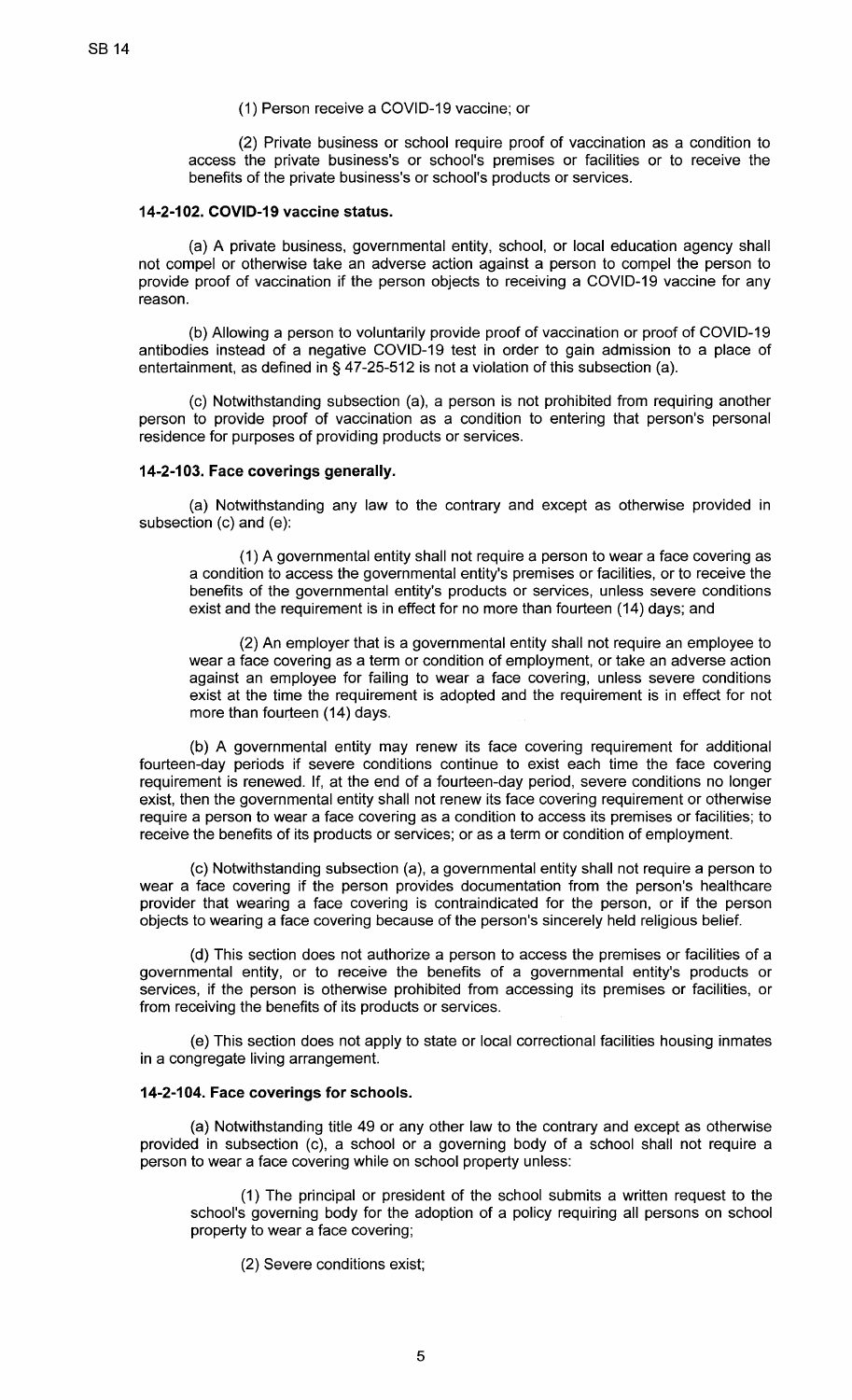(3) The school's governing body adopts such a policy on a school-by-school or campus-by-campus basis and only:

(A) For the school for which a request is submitted by the principal or president pursuant to subdivision (a)(1);

(B) If all other conditions or requirements of this subsection (a) exist at the time the policy is adopted; and

(C) If the policy is in effect for no more than fourteen (14) days;

(4) The school provides face coverings for persons twelve (12) years of age and older that meet the U.S. National Institute for Occupational Safety and Health N95 classification of air filtration, meaning that the face covering filters at least ninetyfive percent (95%) of airborne particles, including droplets containing COVID-19; and

(5) The school provides age-appropriate face coverings for persons under twelve (12) years of age, but over five (5) years of age, that provide air filtration similar to the face coverings described in subdivision (a)(4).

(b) A principal or president of a school may submit a written request to the school's governing body to renew the face covering requirement for the school for an additional fourteen-day period if the requirements of subsection (a) exist at the time the face covering requirement is renewed. If, at the end of a fourteen-day period, one (1) or more of the requirements or conditions of subsection (a) no longer exist, then a school shall not renew the school's face covering requirement or otherwise require a person to wear a face covering on school property.

(c) Notwithstanding subsection (a), a school shall not require a person to wear a face covering if the person provides documentation from the person's healthcare provider that wearing a face covering is contraindicated for the person, or if the person objects to wearing a face covering because of the person's sincerely held religious belief.

(d) Notwithstanding subsection (a):

(1) A school shall, to the extent practicable, provide a reasonable accommodation pursuant to the Americans with Disabilities Act (42 U.S.C. § 12101 et seq.) to a person who provides a written request for a reasonable accommodation to the principal or president of the school. If the person requesting a reasonable accommodation under this subsection (d) is a minor, then the person's parent or legal guardian must provide the written request on the minor's behalf.

(2) The principal or president of the school shall evaluate the request on behalf of the school and, to the extent practicable, provide a reasonable accommodation. The principal or president shall issue a decision approving or denying the request in writing. If the principal or president denies the request, then the grounds for denial must be provided in the principal's or president's written decision. If the principal or president approves the request, then the school shall place the person in an in-person educational setting in which other persons who may place or otherwise locate themselves within six feet (6') of the person receiving the reasonable accommodation for longer than fifteen (15) minutes are wearing a face covering provided by the school that:

(A) For persons twelve (12) years of age or older, meets the U.S. National Institute for Occupational Safety and Health N95 classification of air filtration, meaning that the face covering filters at least ninety-five percent (95%) of airborne particles, including droplets containing COVID-19; and

(B) For persons under twelve (12) years of age, but over five (5) years of age, is age-appropriate and provides air filtration similar to the face coverings described in subdivision (d)(2)(A).

(e) The governing body of a school shall not use state funds to mandate or require students to wear face coverings in violation of this section. If a school's governing body violates this subsection (e), then the commissioner of education may withhold future distributions of school funds from a local education agency in the amount of the state funds used in violation of this section, or the attorney general and reporter may initiate legal proceedings to recover all state funds used in violation of this subsection (e).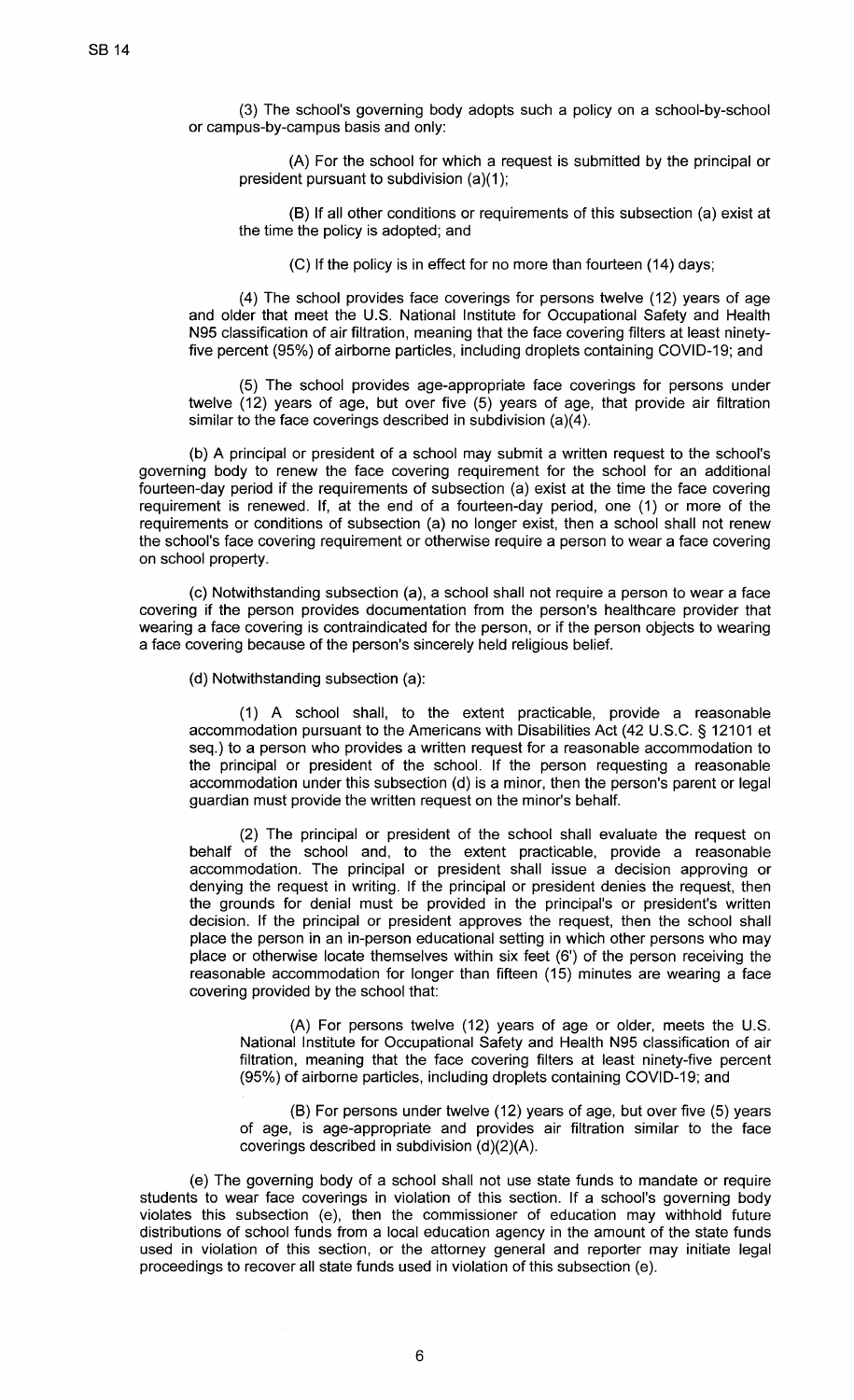(f) This section does not authorize a person to access a school's property or to receive the benefits of a school's services if the person is otherwise prohibited from accessing the school's property, or from receiving the benefits of the school's services.

### **Chapter 3- Unemployment Benefits Relative to COVID-19**

## **14-3-101. Unemployment benefits.**

(a) The disqualification from receipt of unemployment benefits provided in § 50-7-  $303(a)(1)(A)$  does not apply to a claimant who left employment because the claimant's employer, as defined in§ 50-7-205, required its employees to receive a COVID-19 vaccine and the claimant failed or refused to receive a COVID-19 vaccine.

(b) Unemployment benefits shall not be reduced or denied under title 50, chapter 7 to an otherwise eligible claimant who left employment due to the claimant's failing or refusing to receive a COVID-19 vaccine.

(c) This section entitles an otherwise eligible claimant to a retroactive payment of unemployment benefits if the claimant was denied benefits on grounds that the claimant's separation from employment for failing or refusing to receive a COVID-19 vaccine was insufficient for benefits.

# **Chapter 4 - Healthcare Standards of Practice**

# **14-4-101. Sole authority to quarantine.**

(a) Notwithstanding any law to the contrary, the commissioner of health has the sole authority to determine quarantine guidelines for:

(1) A person if the person tests positive for COVID-19. The quarantine of a person must be lifted if the person receives a negative antigen detection test result or a negative molecular diagnostic test result at any time during the quarantine period; and

(2) A private business or school for purposes of closing the private business or restricting the operation of the private business for purposes of COVID-19. The quarantine of a business must be lifted as soon as practicable after the commissioner is satisfied that the conditions at the business do not present a serious public health or safety threat with respect to the spread of COVID-19.

(b) A local health entity or official, mayor, governmental entity, or school does not have the authority to quarantine a person or private business for purposes of COVID-19.

(c) The commissioner may only establish quarantine guidelines by rules promulgated pursuant to the Uniform Administrative Procedures Act, compiled in title 4, chapter 5.

## **14-4-102. Monoclonal antibodies.**

Notwithstanding any guidance or advice received from a governmental entity to the contrary, a healthcare provider shall exercise independent professional judgment when determining whether to recommend, prescribe, offer, or administer monoclonal antibodies to a patient as a treatment or prophylaxis against COVID-19.

### **14-4-103. Mature minor doctrine.**

(a) Except as provided in subsection (b), a healthcare provider shall not provide a patient who is a minor with a COVID-19 vaccine without first obtaining written consent from the minor patient's parent or legal guardian.

(b) Subsection (a) does not apply if a healthcare provider, in the provider's independent professional judgment, suspects that the minor may be subjected to abuse, as defined in§ 37-1-102, by a parent or legal guardian, or may be a dependent and neglected child, as defined in § 37-1-102. If the exception provided in this subsection (b) applies, then the common law applies to the minor's capacity to consent to receiving a COVID-19 vaccine.

# **14-4-104.**

Notwithstanding title 63 or 68 to the contrary, any disciplinary process, or action taken pursuant to such process, that is implemented by a health-related board regarding the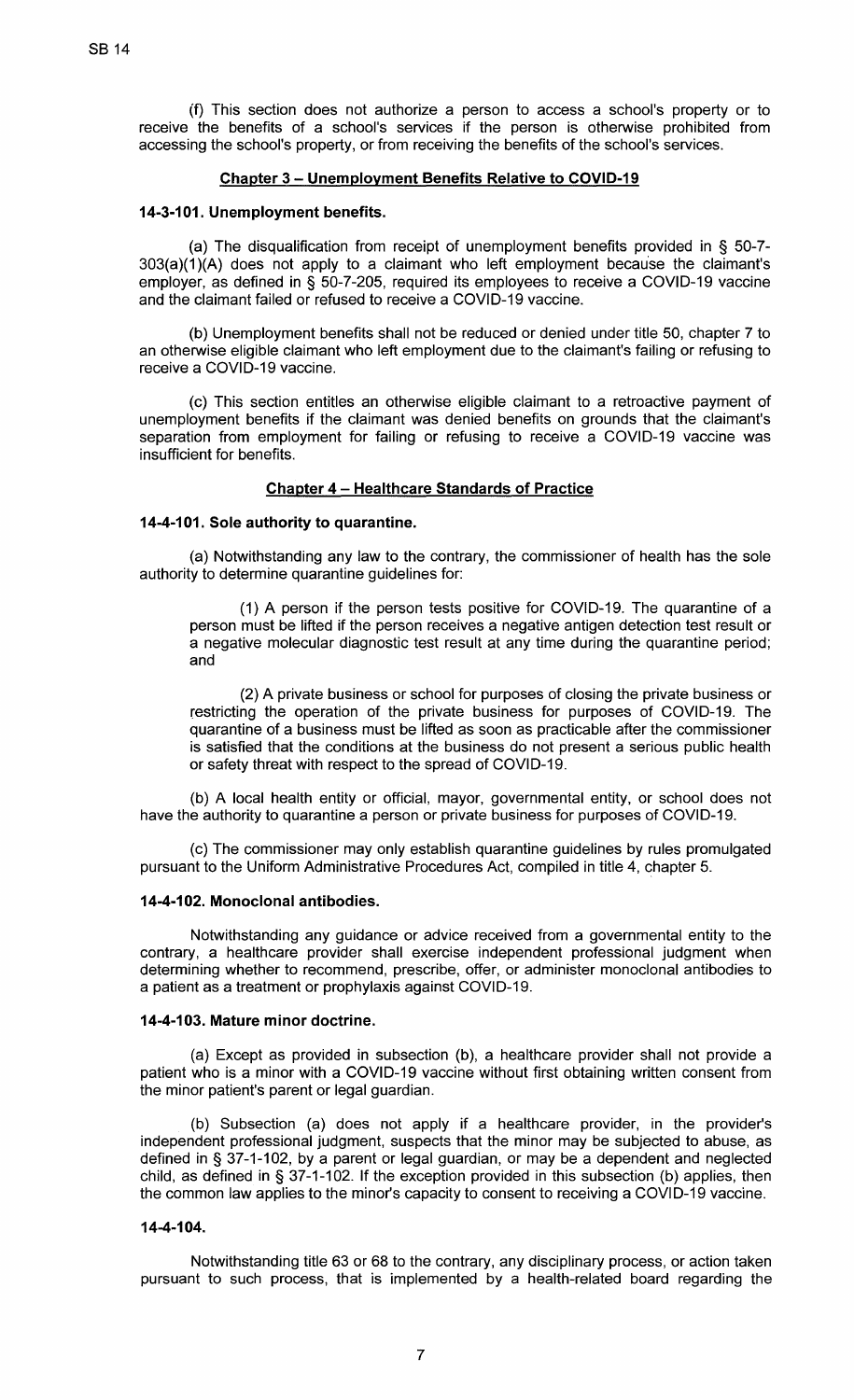dispensing or prescribing of medication for COVID-19 must be promulgated as a rule pursuant to title 4, chapter 5.

# **Chapter 5 - Liability**

### **14-5-101. Clear and convincing standard for liability.**

(a) Except as otherwise provided in this title, there is no claim against a person for loss, damage, injury, or death arising from COVID-19, unless the claimant proves by clear and convincing evidence that the person proximately caused the loss, damage, injury, or death by an act or omission constituting gross negligence or willful misconduct.

(b)(1) In any claim alleging loss, damage, injury, or death arising from a COVID-19 infection, the claimant must file a verified complaint pleading specific facts with particularity from which a finder of fact could reasonably conclude that the alleged loss, damage, injury, or death was caused by the defendant's gross negligence or willful misconduct.

(2) In any claim alleging loss, damage, injury, or death based on a COVID-19 infection, the claimant must also file a certificate of good faith stating that the claimant or claimant's counsel has consulted with a physician duly licensed to practice in this state or a contiguous state, and the physician has provided a signed written statement that the physician is competent to express an opinion on the contraction of COVID-19, and, upon information and belief, believes that the alleged loss, damage, injury, or death was caused by an alleged act or omission of the defendant or defendants.

(3) The failure of a claimant to satisfy the requirements of subdivisions  $(b)(1)$ and (2), if required by subdivision (b)(2), makes the action subject to dismissal with prejudice upon motion of the defendant.

- (c) This chapter does not:
	- (1) Create a cause of action;
	- (2) Eliminate a required element of any existing cause of action;

(3) Affect workers' compensation claims under the Workers' Compensation Law, compiled in title 50, chapter 6, including the exclusive application of such law; or

(4) Amend, repeal, alter, or affect any immunity, defense, limitation of liability, or procedure available or required under law or contract.

(d) Unless otherwise prohibited by the United States or Tennessee Constitution, this chapter applies to claims arising from COVID-19 except those for which, on or before August 3, 2020:

- (1) A complaint or civil warrant was filed;
- (2) Notice of a claim was given pursuant to § 9-8-402; or
- (3) Notice was satisfied pursuant to  $\S 29-26-121(a)(3)$  or  $\S 14-5-101(b)$ .

(e) As used in this section, "person" means an individual, healthcare provider, sole proprietorship, corporation, limited liability company, partnership, trust, religious organization, association, nonprofit organization described in 501 (c) of the Internal Revenue Code that is exempt from federal income taxation under 501(a) of the Internal Revenue Code, 26 U.S.C. 501 (a), or any other legal entity whether formed as a for-profit or not-for-profit entity.

# **14-5-102. Termination date.**

This chapter terminates on July 1, 2022, but continues to apply to any loss, illness, injury, or death occurring before July 1, 2022, to which none of the exceptions listed in § 14-  $5-101(d)$  apply.

# **Chapter 6 - Miscellaneous**

#### **14-6-101. Anti-commandeering.**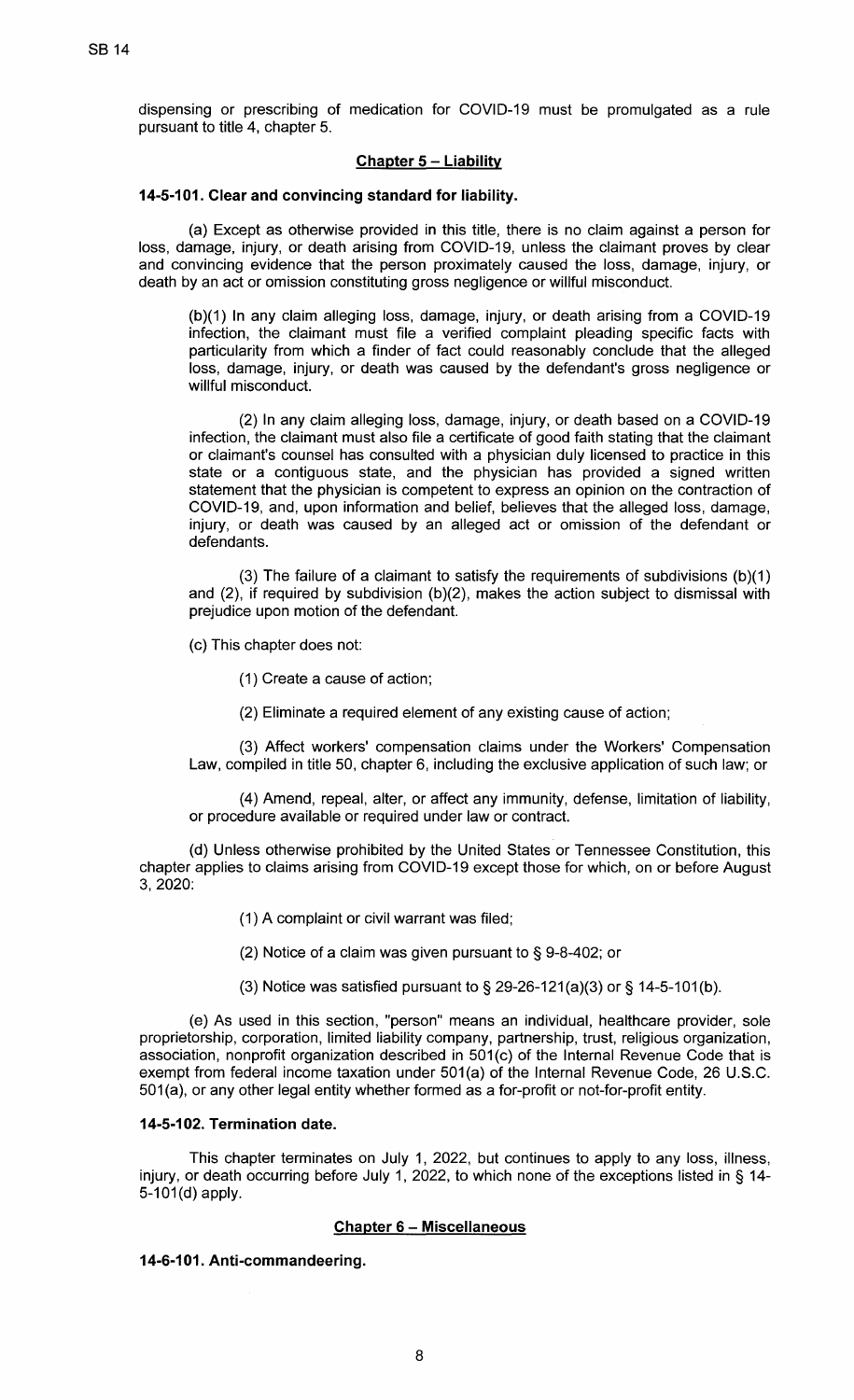(a) Except funding for emergency rules already in effect and until the emergency rule expires, public funds of this state, or any political subdivision of this state, shall not be allocated for the implementation, regulation, or enforcement of any federal law, executive order, rule, or regulation that mandates the administration of a COVID-19 countermeasure.

(b) Except for emergency rules already in effect and until the emergency rule expires, personnel or property of this state, or any governmental entity of this state, shall not be allocated for the implementation, regulation, or enforcement of any federal law, executive order, rule, or regulation that mandates the administration of a COVID-19 countermeasure.

(c) As used in this section, "countermeasure" has the same meaning as "covered countermeasure" as that term is defined in the Public Readiness and Emergency Preparedness (PREP) Act, codified at 42 U.S.C. § 247d-6d.

### **14-6-102.**

(a) A provision of chapter 2 or 6 of this title does not apply to a private business, governmental entity, school, or employer that submits notice in writing to the comptroller of the treasury that compliance with a provision chapter 2 or 6 of this title would result in a loss of federal funding, to the extent such an exemption is necessary to conform to federally awarded or amended contracts, subcontracts, or postsecondary grants as a condition to receipt of federal funds. The comptroller of the treasury shall create guidelines as to what information is required in the notice. The comptroller shall review a notice submitted by a private business, governmental entity, school, or employer and, if the comptroller finds that compliance would result in a loss of federal funding, then the comptroller shall notify the private business, governmental entity, school, or employer in writing of its exemption. Section 14-6-103 does not apply to a violation of chapter 2 of this title committed by a private business, governmental entity, school, or employer if compliance with the violated provision has been exempted by the comptroller.

(b) After one (1) calendar year from the date on which the comptroller exempts the private business, governmental entity, school, or employer from a provision of chapter 2 or 6 of this title, the private business, governmental entity, school, or employer must submit notice in writing to the comptroller to have the exemption renewed for no more than one (1) additional one-year period. A private business, governmental entity, school, or employer shall notify the comptroller within fourteen (14) days if the conditions or justifications for the comptroller granting the exemption no longer exist.

### **14-6-103. Remedies.**

A person injured as a result of a violation of chapter 2 or § 14-4-103 of this title is entitled to maintain a private right of action for injunctive relief and to recover compensatory damages and reasonable attorneys' fees against an alleged violator.

# **14-6-104. Termination Date.**

This title, except for chapter 5, terminates on July 1, 2023.

SECTION 2. Tennessee Code Annotated, Section 9-8-307(j), is amended by adding the following language to the end of the subsection:

This subsection (j) terminates on July 1, 2022, but continues to apply to any loss, illness, injury, or death occurring before July 1, 2022, to which none of the exceptions listed in§ 14-5-101(d) apply.

SECTION 3. Tennessee Code Annotated, Sections 9-8-307(j), 29-20-205(10), 29-20-310(f)(1 ), 49-7-159, are amended by deleting the language "29-34-802(a)" and substituting instead the language "14-1-101".

SECTION 4. Tennessee Code Annotated, Sections 9-8-307(i), 29-20-205(10), and 49-7-159, are amended by deleting the language "29-34-802(c)" and substituting instead the language "title 14, chapter 5".

SECTION 5. Tennessee Code Annotated, Section 29-20-205(10), is amended by adding the following language to the end of the subdivision:

This subdivision (10) terminates on July 1, 2022, but continues to apply to any loss, illness, injury, or death occurring before July 1, 2022, to which none of the exceptions listed in§ 14-5-101(d) apply.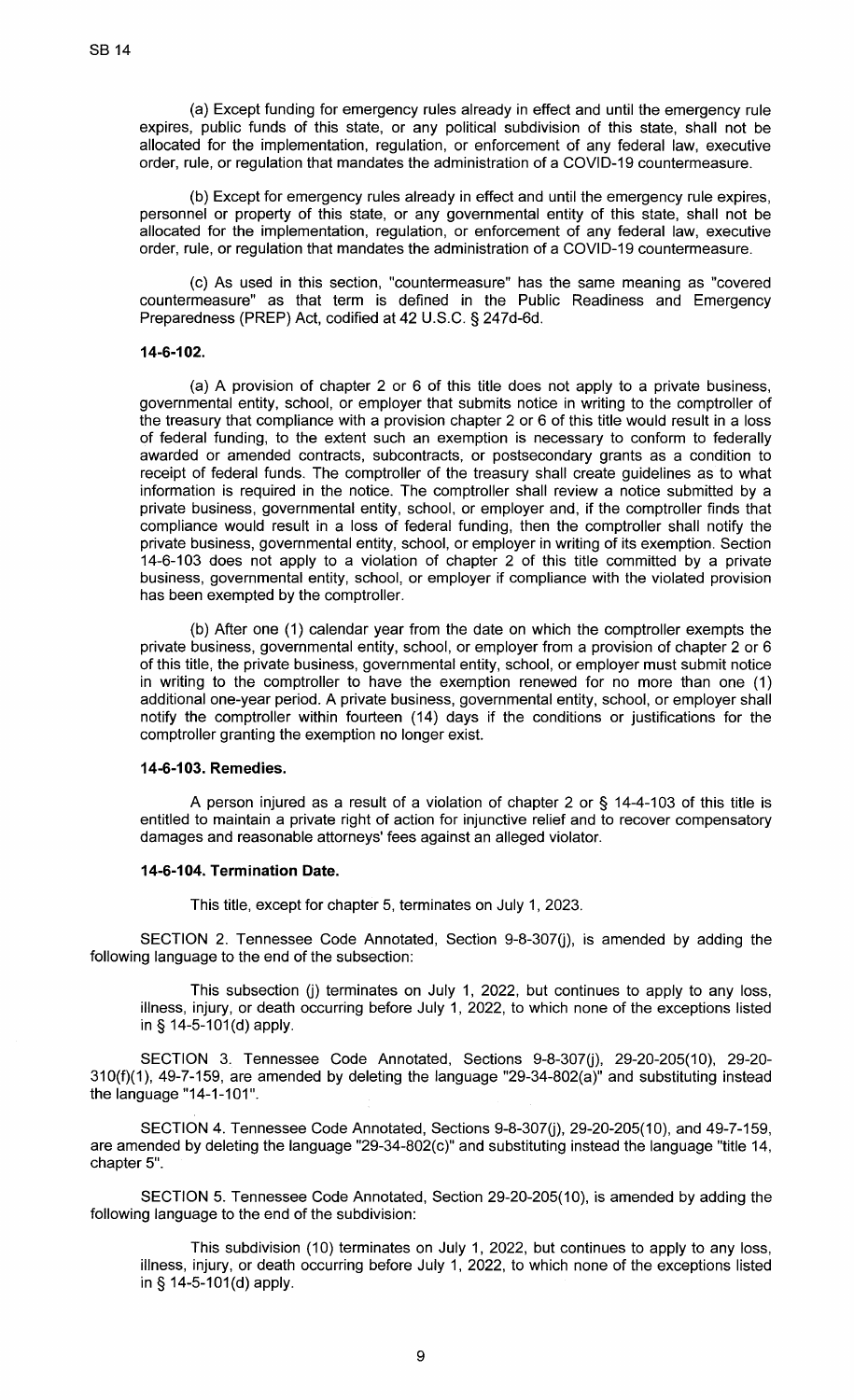SECTION 6. Tennessee Code Annotated, Section 29-20-310(f), is amended by adding the following language as a new subdivision:

This subsection (f) terminates on July 1, 2022, but continues to apply to any loss, illness, injury, or death occurring before July 1, 2022, to which none of the exceptions listed in§ 14-5-101(d) apply.

SECTION 7. Tennessee Code Annotated, Title 29, Chapter 34, Part 8, is amended by deleting the part.

SECTION 8. Tennessee Code Annotated, Section 49-7-159, is amended by adding the following language to the end of the section:

This section terminates on July 1, 2022, but continues to apply to any loss, illness, injury, or death occurring before July 1, 2022, to which none of the exceptions listed in § 14- 5-101(d) apply.

SECTION 9. Tennessee Code Annotated, Section 50-7-303(a)(1 ), is amended by adding the following as a new subdivision:

(C) The disqualification provided in subdivision (a)(1 )(A) does not apply to a claimant who left employment because the claimant's employer required its employees to receive a COVID-19 vaccine, as defined in  $\S$  14-1-101, and the claimant failed or refused to receive the immunization or vaccination.

SECTION 10. Tennessee Code Annotated, Section 50-7-303(c), is amended by adding the following as a new subdivision:

(4) Benefits shall not be reduced or denied under this chapter to an otherwise eligible claimant for separation from employment due to the claimant's failure or refusal to receive a COVID-19 vaccine, as defined in§ 14-1-101.

SECTION 11. Tennessee Code Annotated, Title 68, Chapter 5, Part 1, is amended by deleting  $\S$ § 68-5-115 - 68-5-117.

SECTION 12. Tennessee Code Annotated, Title 68, Chapter 11, Part 2, is amended by adding the following as a new section:

(a) As used in this section:

(1) "COVID-19" means the novel coronavirus, SARS-CoV-2, and coronavirus disease 2019, commonly referred to as COVID-19, including any variant of SARS-CoV-2 or COVID-19;

(2) "Family member" means a spouse, parent, grandparent, stepmother, stepfather, child, grandchild, brother, sister, half-brother, half-sister, adopted child, or spouse's parent; and

(3) "Hospital" has the same meaning as defined in§ 68-11-201.

(b) Notwithstanding any law to the contrary, during a period in which a disaster, emergency, or public health emergency for COVID-19 has been declared, a hospital shall not restrict a patient from having at least one (1) family member present with the patient during the stay in the hospital as long as the family member tests negative for COVID-19 and is not exhibiting symptoms of COVID-19 or another virus or communicable disease.

SECTION 13. The headings to sections, parts, and chapters in this act are for reference purposes only and do not constitute a part of the law enacted by this act. However, the Tennessee Code Commission is requested to include the headings in any compilation or publication containing this act.

SECTION 14. If any provision of this act or its application to any person or circumstance is held invalid, then the invalidity does not affect other provisions or applications of the act that can be given effect without the invalid provision or application, and to that end, the provisions of this act are severable.

SECTION 15. This act takes effect upon becoming a law, the public welfare requiring it, and except as otherwise provided in § 14-5-101, this act applies to acts occurring on or after the effective date of this act.